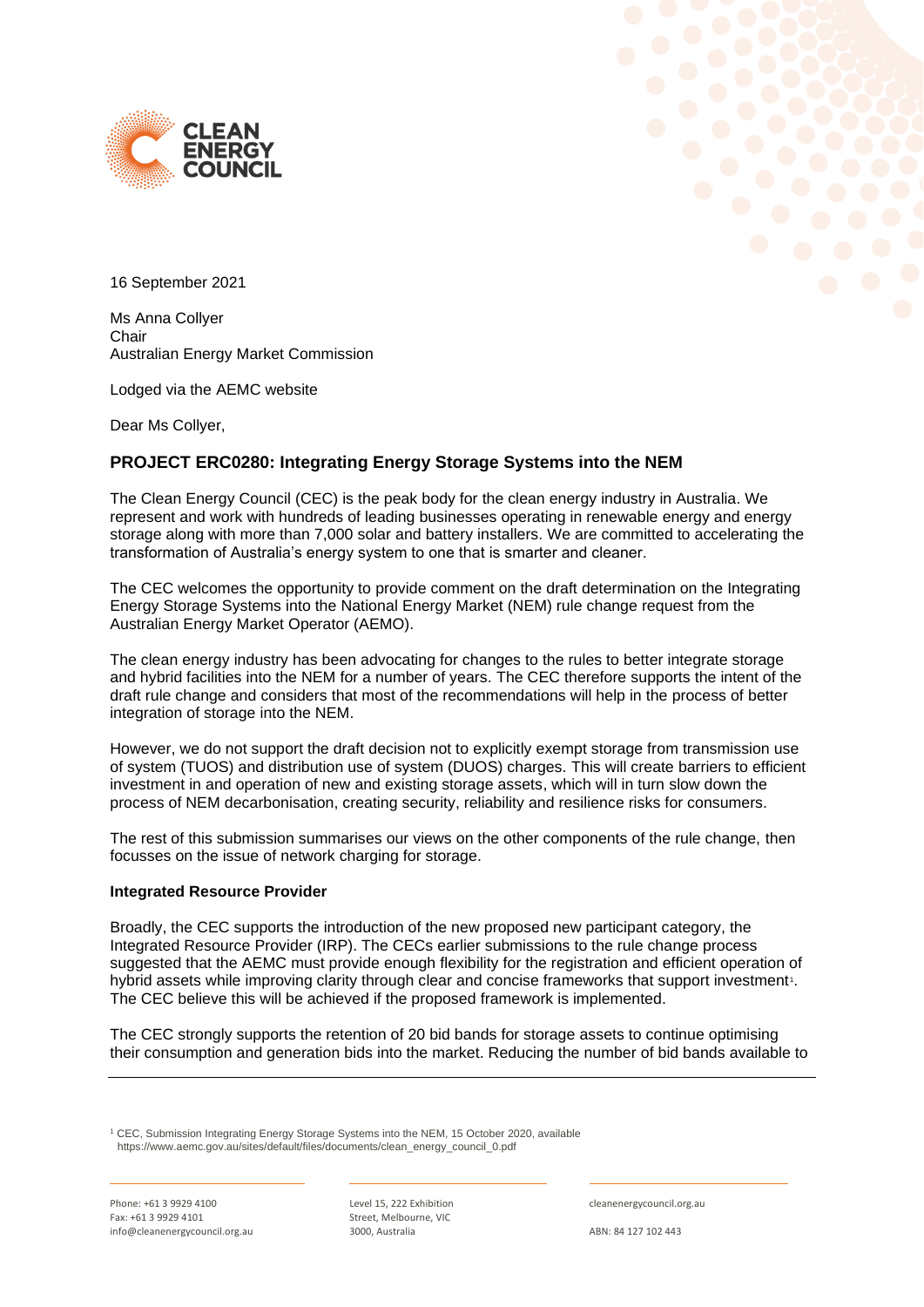storage assets would have been a significant reduction in operational flexibility for these assets. This is a good outcome, and the CEC commends the AEMC for engaging with industry and listening to our concerns.

The CEC supports the draft approach to performance standards, retaining two separate marginal loss factors (MLF) and the flexibility afforded to DC couple hybrid generating and storage assets behind an inverter. We also strongly support allowing small resource aggregators to provide ancillary services into the market.

It is unclear how large-scale generation certificates (LGC) will be treated for facilities that have hybrid storage and generation combinations. For example, when a storage asset charges from the grid, and then discharges in combination with a wind or solar generator, what impact does that have on that generators LGC creation? Further clarity in this area is sought by industry.

The CEC also suggest the AEMC consider the protection of generators connection agreements for current generators considering adding storage. The consultation paper notes that current participants registered in another category that are seeking to move voluntarily, or those that are forced to move (current storage assets) into the IRP will face no fees to do so<sup>2</sup> . This decision has been done to encourage participants to move swiftly into the new category and reduce barriers in doing so. The CEC suggest, to the extent possible, that a similar approach is taken for protecting agreed performance standards in generator connection agreements that would like to add storage assets to an operational generator. Re-opening these generator performance standards (GPS) involves significant cost, time and risk and is generally seen by industry as a step not worth taking. The reopening of agreed GPS for an operational generator is a significant barrier to that generator becoming a hybrid facility. The CEC encourage the AEMC to consider ways to streamline the transition for generators to add storage, without materially impacting agreed upon performance standards, as an additional step under this rule change to further support the improvement of the storage framework.

Finally, we suggest the AEMC or AEMO clarify the forecasting obligations that will be applied to certain hybrid systems where it may not be clear. For example, a scheduled integrated resource unit that is DC coupled behind the inverter. Will the forecasting requirements applied to the participant recognise the intermittent nature of the solar or wind plant that is coupled? Or is this unit arrangement expected to meet scheduled forecast obligations? Further clarity is needed in this (and other) circumstances.

## **Retailer reliability obligation**

There appears to be an oversight in the draft determination where retailer reliability obligations (RRO) capture auxiliary load and round-trip efficiency losses for storage units. The intent of the RRO is to ensure reliability during peak demand events through requiring large retailers demonstrate financial contracts with generation supply during said forecast events. Customers with a gross load over 10GWh become liable entities under the RRO. Storage units accrue round trip efficiency losses that will accumulate and could, if the unit is large enough, trigger liability under the RRO.

The CEC suggest that this oversight is fixed in the final rule, possibly through an exemption to the RRO requirements for energy storage units, to ensure that the intent of the RRO is maintained. It would be counterproductive to require storage generation, required to firm supply of clean energy generation, to contract with ageing thermal plant to meet RRO liabilities. The CEC consider that this is within scope of this rule change process and must be resolved and not deferred into a later review.

https://www.aemc.gov.au/sites/default/files/2021-07/integrating\_energy\_storage\_systems\_into\_the\_nem\_-\_erc0280\_-\_draft\_determination.pdf

<sup>2</sup> AEMC, Draft rule determination – Integrating Energy Storage Systems into the NEM, pg. 71, July 2021, available at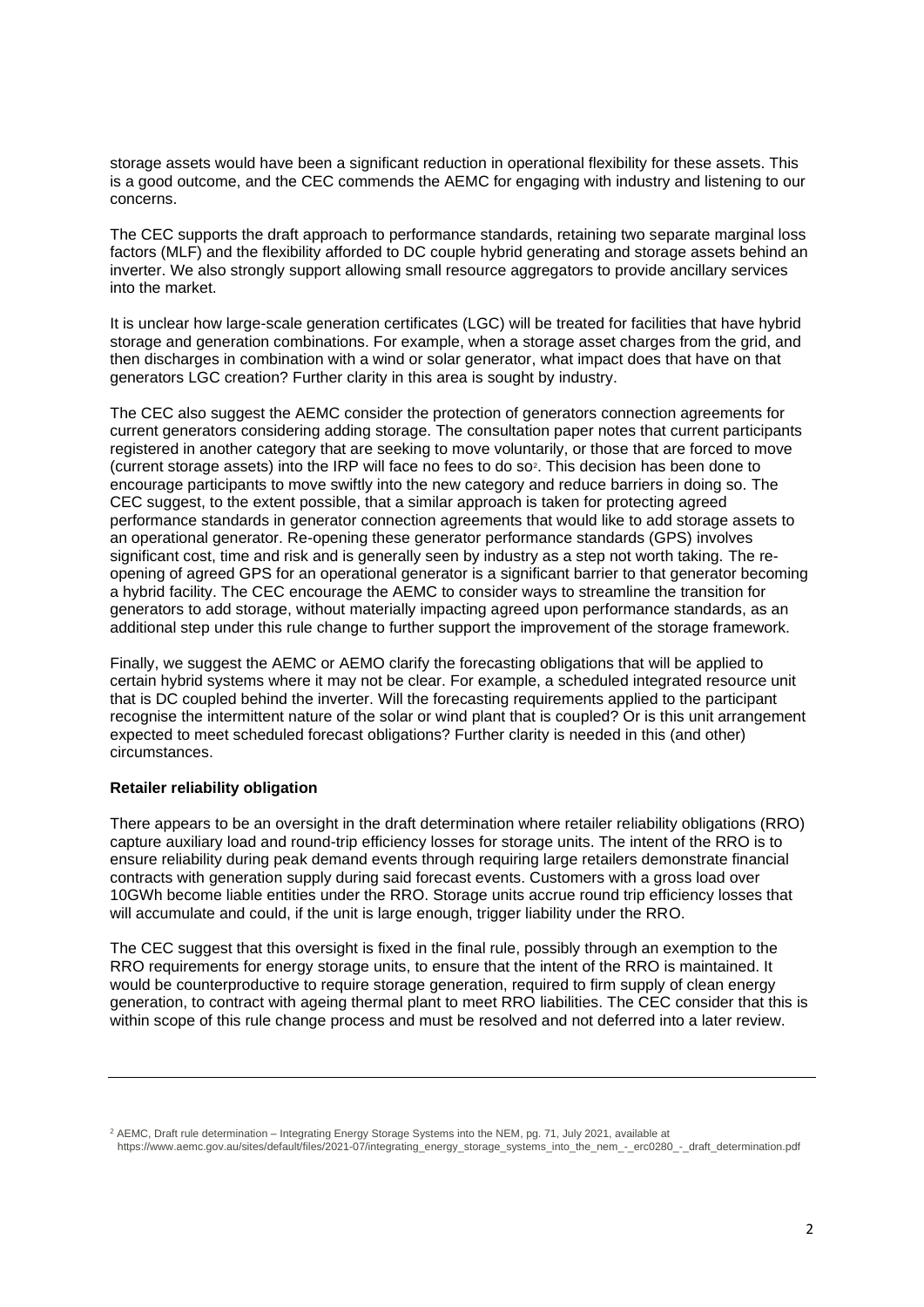## **Connection points**

With the draft rule including broader flexibility within the IRP participant category to classify units and have individual dedicated unit identifiers (DUID), industry is unsure to what degree this changes the ability for AEMO to control assets behind a connection point. Traditionally, units behind a connection point are left for the market participant to manage. It is not clear if this arrangement will persist under the draft rule for hybrid participants. The CEC suggest this is clarified by outlining to what degree AEMO will be able to control plant on an individual basis.

## **Allocation of network charges to storage assets**

The CEC strongly encourages the AEMC to reconsider its draft decision on treatment of network charges relating to storage assets in the NEM. A core intent of this rule change request was to provide clarity, certainty and to encourage the uptake of energy storage in the NEM. The rejection of an exemption for storage to pay transmission use of system (TUOS) and distribution use of system (DUOS) charges, will likely have the opposite effect.

This decision, if implemented in the final rule, will have major impacts for the efficient investment in new storage assets in the NEM, and for ongoing efficient operation of existing storage assets. This will potentially impose major costs on a per project basis, which will in turn have a number of implications for end use consumers, as explored below.

## **The need for dispatchable renewable storage capacity**

The decision by the AEMC to reject a network charge exemption for storage effectively imposes a penalty cost on storage participants, relative to other energy generators. This will impose significant increases in capital costs for new storage capacity and projects that are currently progressing through the commissioning and construction process, with millions of dollars in unexpected costs through increased risk premiums during project feasibility and financing.

Modelling conducted by CEC members suggest the additional costs of this element of the draft rule could result in \$2 million to \$35 million in additional annual costs per project, depending on the project size. This will increase the upfront cost of sourcing capital to fund new investment in storage and will likely make it more costly to operate existing storage assets, the net effect of which will be to significantly reduce the amount of reliable, dispatchable, low emissions storage capacity in the NEM.

Such an outcome seems perverse, given the focus placed on the reliability and security benefits of flexible and dispatchable generation, by both the AEMC and Energy Security Board (ESB). At the extreme, the ESB's concerns with reliability of supply have led it to recommend the introduction of a highly distortionary capacity mechanism. A less distortionary approach to enhancing reliability would be to prioritise reforms that remove barriers or disincentives to new dispatchable storage capacity, or availability of existing capacity.

The need for massive scale investment in dispatchable storage capacity is now clear. AEMO's Integrated System Plan (ISP) predicts 6-19GW of new dispatchable (predominantly battery and pumped hydro) energy storage will be needed by 2040 to back up renewables depending on the eventuating scenario<sup>3</sup>. Following the publication of the 2020 ISP it has become obvious that the NEM is transitioning faster than even AEMO could have expected, meaning that closer to 19GW in new storage, and perhaps more, will be needed, well before 2040 to support the power system.

<sup>&</sup>lt;sup>3</sup> AEMO, 2020 Integrated System Plan, pg. 50, Available a[t https://aemo.com.au/-/media/files/major-publications/isp/2020/final-2020-integrated](https://aemo.com.au/-/media/files/major-publications/isp/2020/final-2020-integrated-system-plan.pdf?la=en)[system-plan.pdf?la=en](https://aemo.com.au/-/media/files/major-publications/isp/2020/final-2020-integrated-system-plan.pdf?la=en)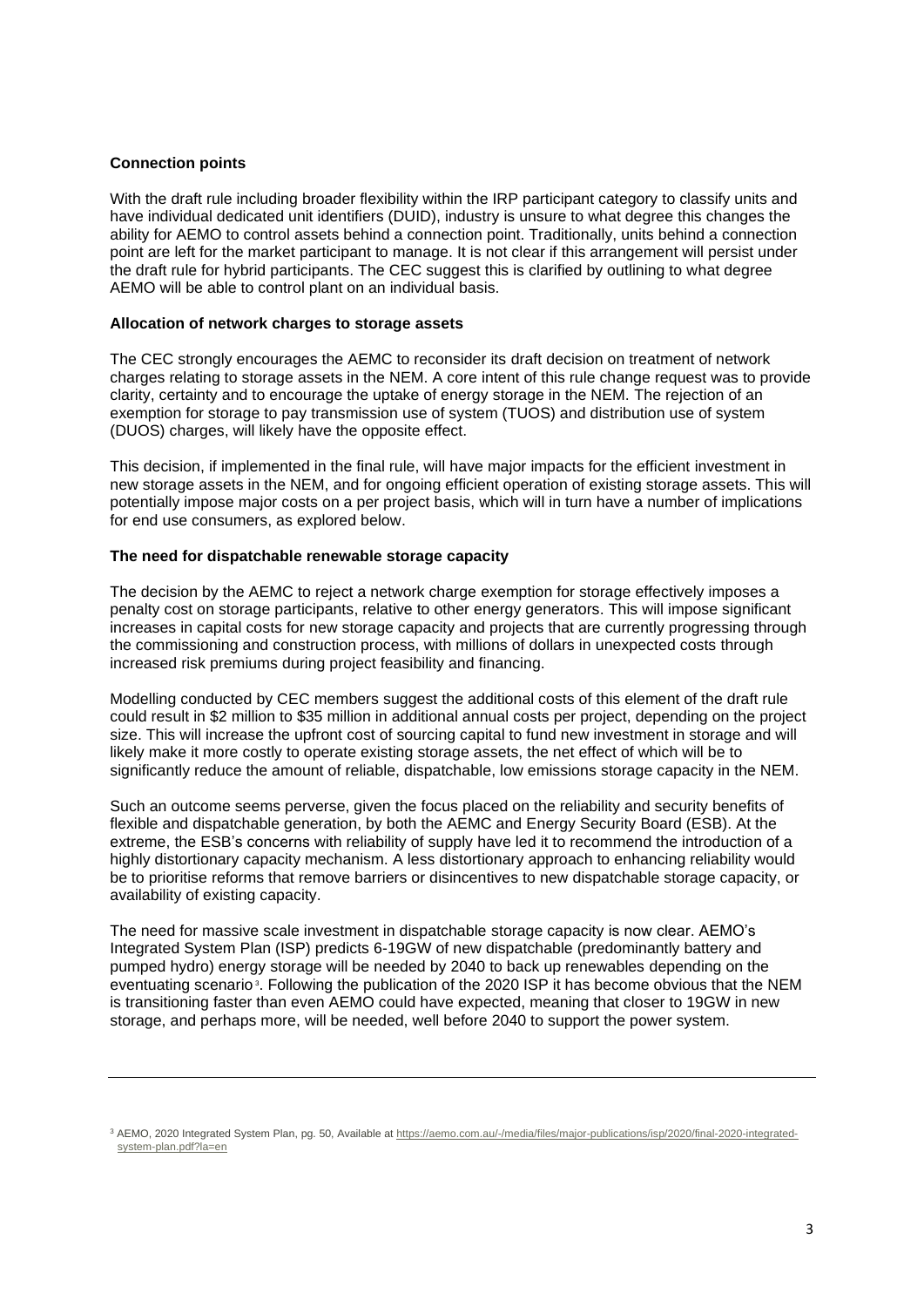Dispatchable storage capacity will be needed to complement new investment in variable renewable generation, to form an aggregate replacement for thermal generation. These kinds of aggregate complementarities are central to jurisdictional schemes to replace exiting thermal generation, such as the NSW Roadmap, which consciously couples storage with VRE in REZ design. The AEMC must carefully consider how its proposed draft rule would impact on the rollout of these schemes and the achievability of jurisdictional supply reliability objectives.

To deliver energy reliably and securely to consumers, storage assets are required in a diversity of locations across the NEM. To underpin this reliable and secure energy supply, attributes of an efficient power system must be carefully managed, including coordination of fast-response flexible capacity (complementing the output of wind and solar to act as an energy sponge), efficient network utilisation, and provision of essential system services such as frequency and voltage control, inertia and system strength. Pumped hydropower and battery storage units are well placed to provide these traditional system services if the regulatory frameworks are set up correctly to support investment.

All of the above demonstrates the clear physical need for more storage to support a secure and reliable decarbonisation of the NEM. However, the AEMC's emphasis on technological neutrality, through a focus on the 'trader services model', actually creates a risk that this underlying physical need for storage in the NEM power system will not be met.

## **Technological neutrality**

The AEMC has pitched its draft decision in light of the ESB's two-sided market reform, which aims to move to a 'trader services' model of NEM regulatory design. Under this regulatory model, emphasis shifts from a focus on assets, to the 'services' provided by each participant.

This is an interesting concept and warrants further investigation. However, its specific application in this draft rule focuses on 'technological neutrality', by reducing the extent to which the NER frameworks talk to the different physical characteristics of specific assets. The end effect of this is to treat storage and load as one the same, and to apply the same network charging approaches to both.

Such an approach fails to recognise the central role played by storage in a safe, secure and reliable NEM decarbonisation. Investment in dispatchable, renewable storage will be critical to meeting the physical needs of the power system. Regulatory frameworks should therefore be designed to align financial incentives with these physical needs of the power system<sup>4</sup>. A key part of this is to ensure that technologies like storage that will deliver a safe, secure and reliable NEM decarbonisation are not artificially discouraged.

It is worth noting that regulators in other jurisdictions have recently made decisions in this light. For example, the Office of Gas and Electricity Markets (OFGEM) in the United Kingdom, made the recent decision to only recover use of system charges from final demand<sup>5</sup>.

Of course, technological neutrality is a critical and important concept. In fact, it is listed as a fundamental market design principle in clause 3.1.4(a)(3) of the NER. The intent of this inclusion is that the AEMC should not make rules to specifically encourage (or discourage) investment, use or operation in any particular type of technology, over another.

We consider that the specific interpretation of technological neutrality taken by the AEMC firstly does not align with the specific requirements of clause 3.1.4(a)(3). More generally, we consider that this

<sup>4</sup> AEMC, Our forward looking work program, available a[t https://www.aemc.gov.au/our-work/our-forward-looking-work-program](https://www.aemc.gov.au/our-work/our-forward-looking-work-program)

<sup>5</sup> OFGEM, Reform to BSUoS charges - analysis of proposal to remove BSUoS from generation, 7 July 2021, available at https://www.ofgem.gov.uk/publications/reform-bsuos-charges-analysis-proposal-remove-bsuos-generation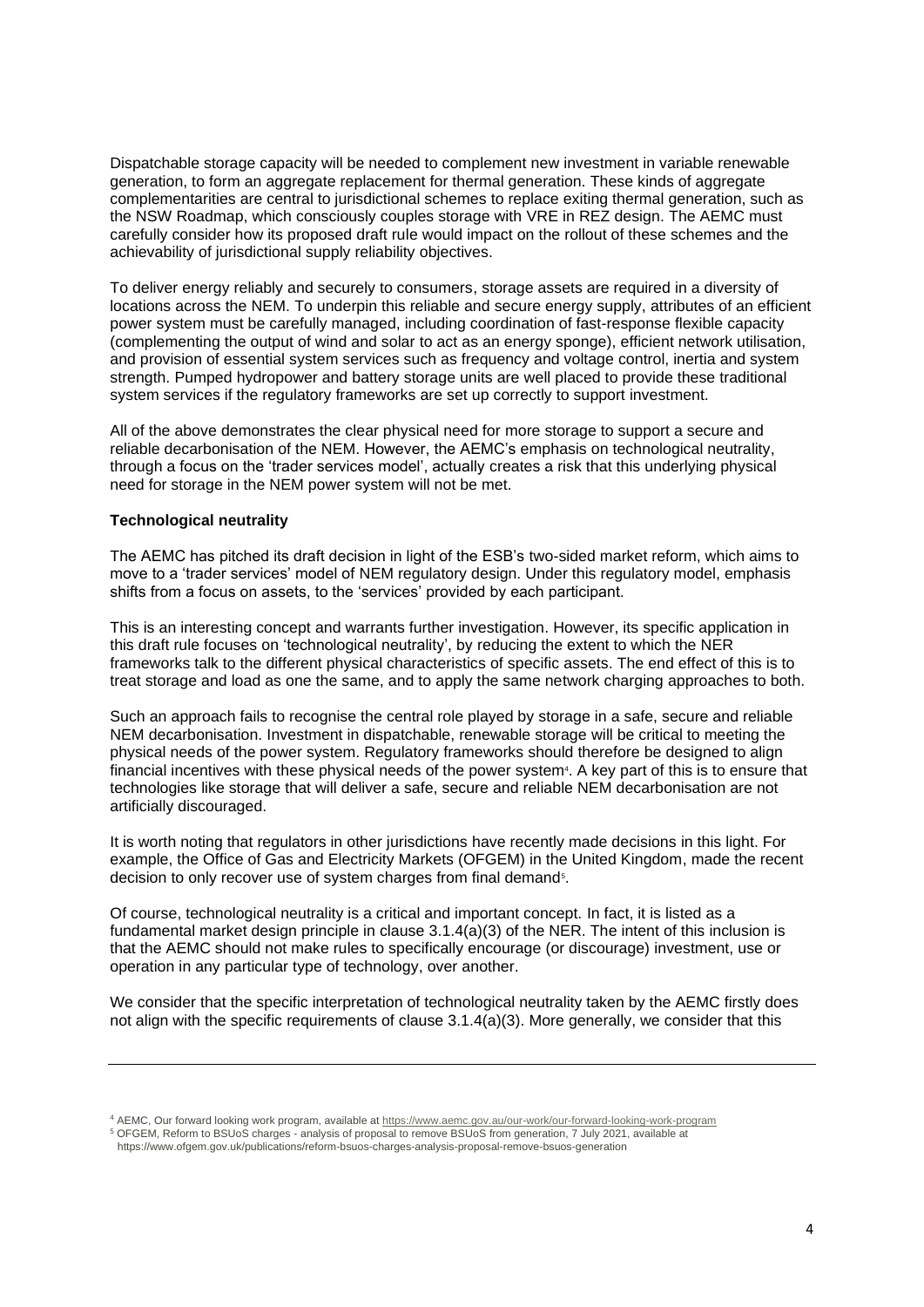focus also does not take into account broader questions of reliability and security, and how to most efficiently decarbonise the power system.

Firstly, storage assets should not be equated with a traditional load. Storage assets are fundamentally supply-side assets that temporarily store electrons and then inject them into the power system at a later time, for end use by a consumer. Considering storage to be equivalent to an end use load consumer fails to recognise this fundamental difference: namely that a storage asset is not an end consumer of energy in the same way as a traditional load. The only consumption of energy from a storage asset is that associated with transmission losses and round-trip efficiency, each of which are already accounted for through transmission loss factors and the costs borne by the operator of the storage asset due to internal losses.

Applying network use of system (NUOS) charges to both technologies is not at all technologically neutral - it artificially applies the same rule to two completely different technologies which 'use' (and contribute) to the network in fundamentally different ways.

Secondly, storage assets should be treated equally to other supply side assets. However, the kind of 'technological neutrality' envisioned through applying the same legal NER drafting to load and storage, can actually deliver outcomes that are anything but. In this case, by placing a specific supply side technology, such as battery storage or pumped hydro, at a critical disadvantage to other, equivalent supply side technologies who do not pay use of system charges. Such an outcome runs directly contrary to the AEMC's statement that application of TUOS and DUOS for storage and hybrids will remove barriers and promote competition. 6

It is also worth noting the original rule change request from AEMO stated their suggestion that storage should receive an exemption due to the fact that connecting storage to the network does not drive augmentation of the network. In fact, storage will typically enhance network hosting capacity for other generators and loads. Furthermore, storage projects do not receive firm access, and therefore do not increase network fees for others connected to the network. The CEC suggest that these points remain valid.

The recent slides published by the AEMC in response to stakeholder questions regarding the draft rule displayed a confusing approach to the justification for technology neutrality. The AEMC noted the argument that exempting storage would qualify as a subsidy for those assets, on the basis that coal and gas generators also have to pay for the transport of their fuel<sup>7</sup> . This is illogical, as coal and gas plants *consume* fuel in order to generate, whereas energy storage systems simply *delay the continued 'transportation' of electrons* created elsewhere on the network (aside from losses, which as argued above, are already accounted for in existing frameworks). Finally, in regard to the AEMC's obligation to meet broader power system obligations, we consider that the apparent focus on technological neutrality will in fact deliver negative outcomes in reliability, price and security.

As described above, investment in dispatchable, renewable storage represents a clear physical need of the power system. Dispatchable renewable storage will be central to replacing retiring thermal coal units. Storage such as synchronous hydro units and batteries also provide the full suite of critical system services that are essential to keeping the power system secure. Focussing on these physical needs, and the capability of storage to meet them, will deliver significant broader consumer benefits, through improved reliability and security, as well as by enhancing supply side competition and therefore delivering lower prices for consumers.

<sup>6</sup> AEMC, AEMC, Integrating energy storage systems into the NEM, Draft rule determination, 15 July 2021, p.37

<sup>7</sup> AEMC, Overview and Q+A from stakeholder engagement, August 2021, available at https://www.aemc.gov.au/sites/default/files/2021- 08/Overview%20and%20QandA%20of%20draft%20determination%20-%2026%20August.pdf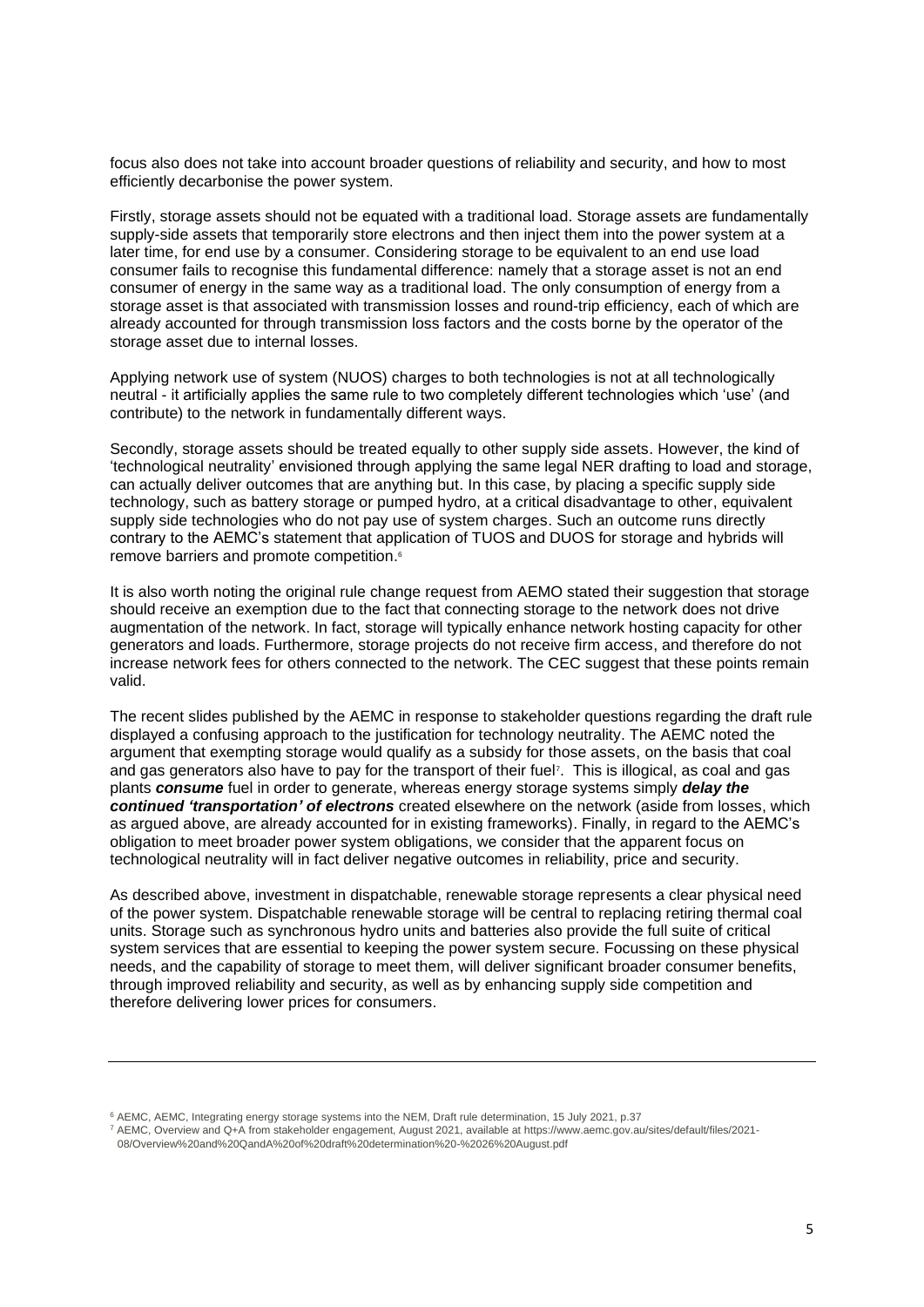However, as identified above, imposition of NUOS on storage will stymie investment and reduce operational incentives, reducing all of these reliability, price and security benefits.

For this reason, the AEMC must reassess its interpretation of what is meant by technological neutrality in light of a broader interpretation of the NEO, to ensure that actual outcomes are in line with what is needed to maintain overall efficiency.

## **Application of NUOS to storage – changed incentives will reduce investment in storage and withholding of existing storage capacity when most critical**

The AEMC draft determination includes clarifying that storage will pay network charges for *prescribed transmission services*. As part of this determination, the AEMC have included the ability for storage projects to negotiate with the primary transmission network service provider (TNSP) for a *negotiated transmission service,* which may be higher or lower than the prescribed level of service.

To be fair, it appears that the intent in doing so is to allow for proponents to engage with the TNSP to strike a cost reflective tariff, which may in fact be zero (as per current examples in the market). However, the CEC does not support this approach for a number of reasons, primarily on the basis that this approach will not provide certainty and clarity to support the development of storage in the NEM.

An effect of this rule change will be that storage proponents will have reduced certainty as to what network charges they will face, unless they opt for a prescribed level of service and face millions of dollars in costs. If they opt for a negotiated charge, this cost remains an unknown until entering into the connection agreement with the primary TNSP. Both of these options will make it difficult to achieve financing for storage projects. Not knowing what the network charge will be during project financing will increase the risk premium applied. Conversely, if it is known and in the expected range of \$2-\$35 million annually as modelled by CEC members, it may very well make projects uneconomic.

It is made even more difficult for the project developer in that the prescribed level of service will set the benchmark costs in the rules for the service to be provided and the burden is on the proponent to prove the avoided costs deserve a reduction in charge. This is compounded by the fact that the negotiations will occur with the primary TNSP for whom the revenue from a negotiated transmission service sits outside the maximum allowable revenue. Developers will be entering a negotiation for a project cost with a monopoly entity that may have its own commercial incentives. This also means that for negotiated services, there is no reduction in actual consumer charges due to storage paying for network services.

Further, for units that are already operational, this charge may cause the need to withhold supply from the market in order to better manage network charges. For example, depending on the basis of the locational component of TUOS in each region, an existing pumped hydro system with multiple units could well face step changes in their network charges each time an additional pump is run (in a certain period). There will be situations where this step change in cost is unlikely to be recovered through expected wholesale market revenue. This could well lead to the proponent making the commercial decision to withhold its capacity in order to avoid said cost. Depending on outcomes in the market, this could very well see removals of large volumes of capacity, precisely when it is most critical to support reliability and system security.

The CEC also request the AEMC clarify how use of system charges will be applied on designated network assets (DNA) as this is not clear in the draft determination. We would also like the AEMC to clarify how it will ensure equal treatment of privately owned storage assets and network service provider (NSP) owned assets for the purposes of TUOS and DUOS.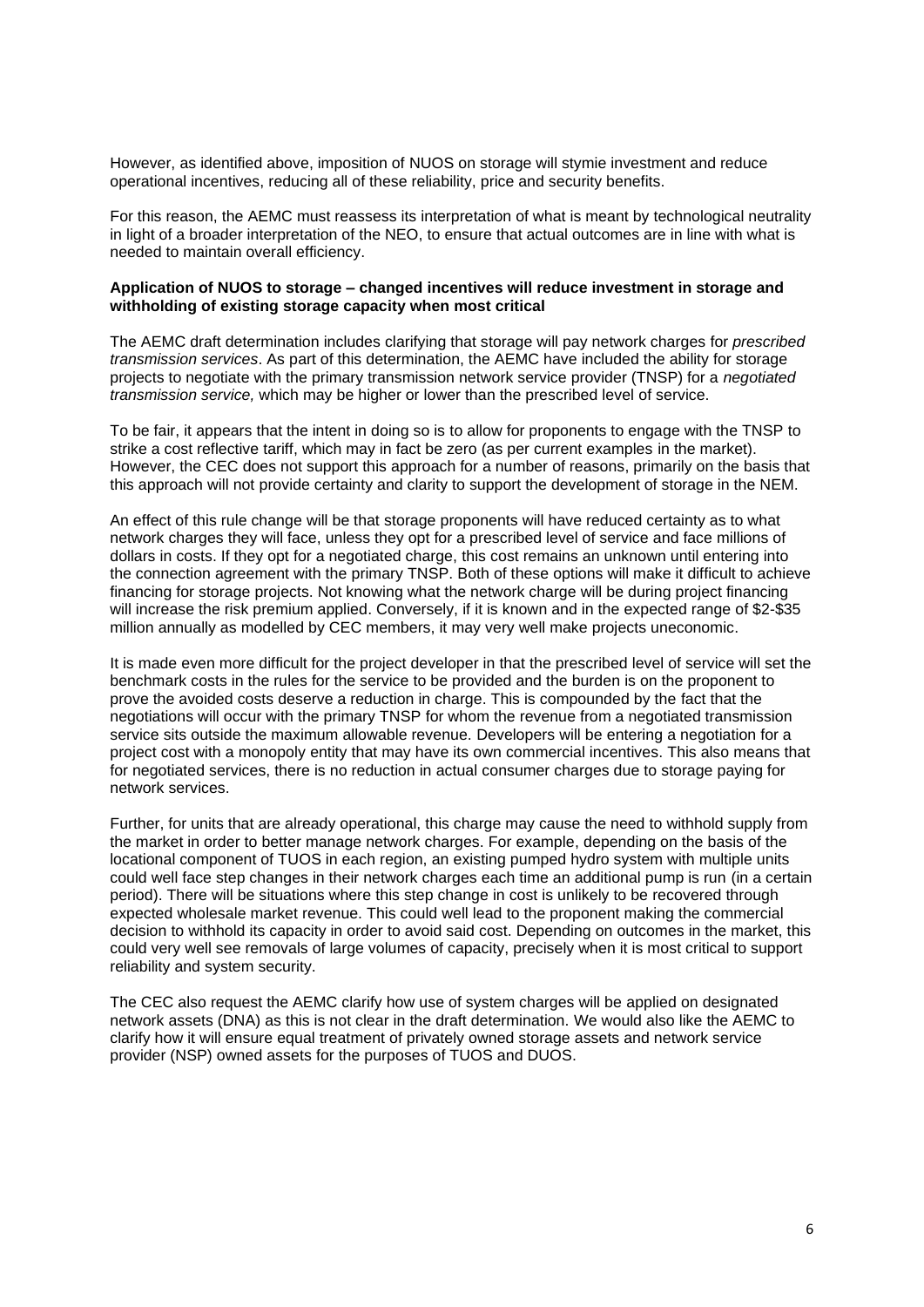## **Complexities associated with reform interactions**

If the AEMC decides to maintain its draft position not to exempt storage, it should then provide a detailed explanation of exactly how the specific costs imposed by storage on the network can be identified and reflected in TUOS.

As noted above, a storage asset uses the network in different ways to that of an end use consumer. For example, physics aside, it can be argued that as a load, storage assets only use the 'sections' of the power system between it and the generator that produces the electrons. It should therefore only pay TUOS for those sections that it has used as a load, but not for those sections it uses when it operates as a generator and sends electrons on to an end use customer. In contrast, an end use customer load uses the entire network between it and said generator, as a load, and therefore should pay TUOS for both sections. Any network charges would need to recognise this very different usage pattern and allocate network costs accordingly.

Similarly, if the AEMC decides to maintain its draft decision, it must also consider exactly how other reforms will interact with application of TUOS to storage. For example, if under the new system strength frameworks, a TNSP engages a battery or pumped hydro project to help meet its obligations under the system strength standard, this will result in a flow and counterflow of payments – with the storage asset paying TUOS, but then receiving a network support payment for system strength. It is possible to envisage other complex arrangements, such as where a battery connected with a grid following inverter is paying TUOS, *and* is subject to the system strength SSMR charge, but is also being paid by the network to provide a network loading control ancillary service to relieve a thermal or stability limit. Imposition of a locational marginal price, as proposed by the ESB, would render arrangements even more complex.

In this context, the AEMC must carefully consider whether the imposition of yet another charge on storage will actually improve outcomes for consumers. This complexity of payment flows and counterflows demonstrates that a simpler, and far more effective solution, would simply be to exempt storage from TUOS in the first place.

## **Alternative options**

The CEC continues to advocate that an exemption for storage from having to play NUOS is the best outcome. An exemption accurately reflects the nature of storage as fundamentally a supply side asset, which competes with other forms of generation to provide consumers with reliable and secure electricity. It is also consistent with the approach taken by AEMO and generally endorsed across industry, which is that storage is not equivalent to load, and should not be treated as such.

However, if this exemption isn't delivered, there may be other second-best options that may help to minimise some of the disruption caused by a simple charging approach. However, it is important to note that these outcomes are distinct 'second bests' and will still result in higher consumer costs relative to an exemption.

Below we outline a number of suggested ideas the AEMC may want to explore to improve the framework, without applying a clear exemption or definition for storage in the rules. These suggestions are not exhaustive and would require considerable exploration to develop the detail. The CEC and its members would welcome the opportunity to explore these options with the AEMC.

1. The CECs preference (in the absence of exemption) would be that the negotiated transmission service framework be updated to include explicit requirements as to how network businesses may levy network charges for storage assets. Importantly, this must include that the starting point for a negotiated charge should be \$0 for storage projects. This would also move the negotiating framework to place the burden of proof that costs are justified on to the primary TNSP. This would then allow for the TNSP to negotiate upwards from \$0, only if it can